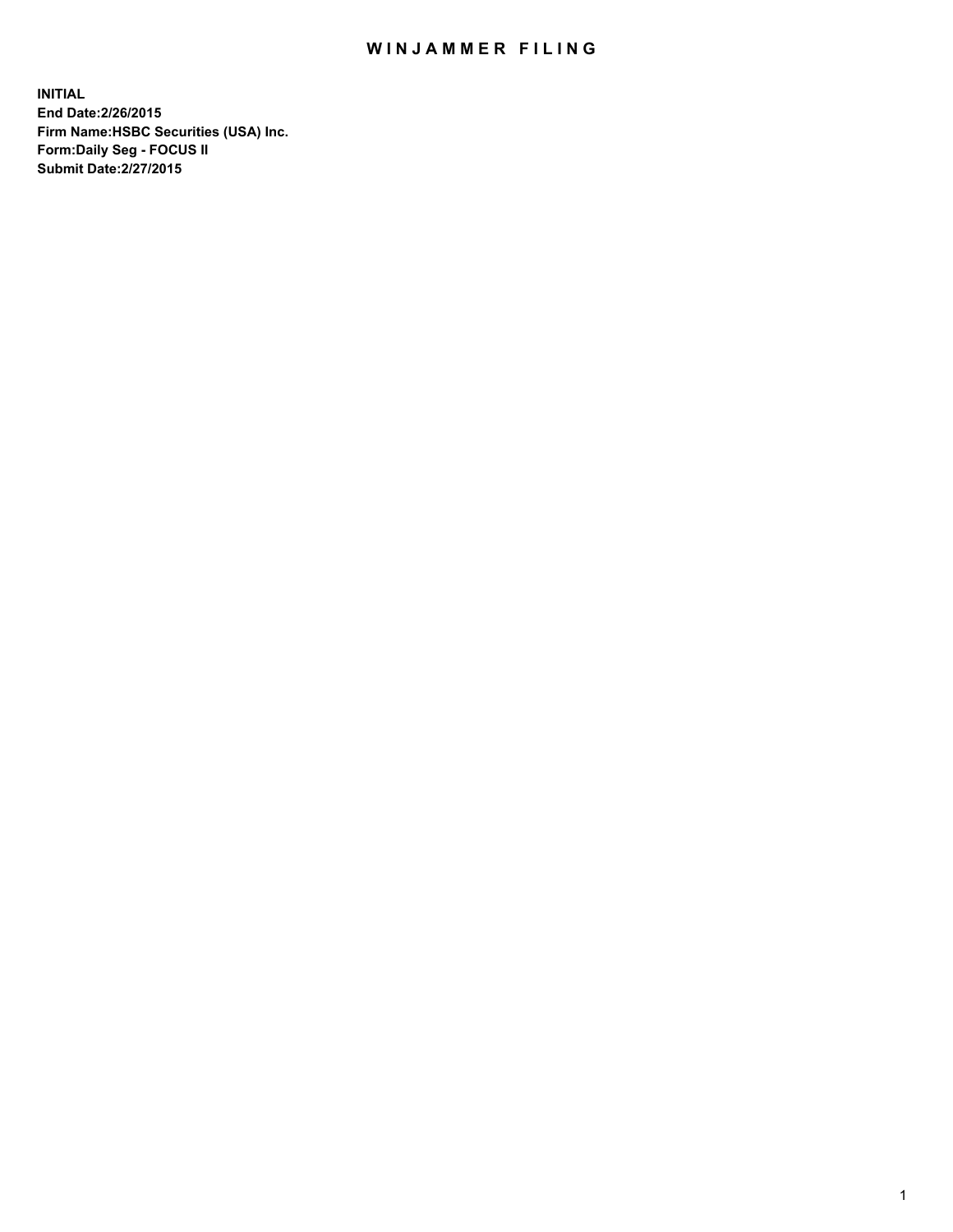## **INITIAL End Date:2/26/2015 Firm Name:HSBC Securities (USA) Inc. Form:Daily Seg - FOCUS II Submit Date:2/27/2015 Daily Segregation - Cover Page**

| Name of Company<br><b>Contact Name</b><br><b>Contact Phone Number</b><br><b>Contact Email Address</b>                                                                                                                                                                                                                          | <b>HSBC Securities (USA) Inc.</b><br>Steven richardson<br>212-525-6445<br>steven.richardson@us.hsbc.com |
|--------------------------------------------------------------------------------------------------------------------------------------------------------------------------------------------------------------------------------------------------------------------------------------------------------------------------------|---------------------------------------------------------------------------------------------------------|
| FCM's Customer Segregated Funds Residual Interest Target (choose one):<br>a. Minimum dollar amount: ; or<br>b. Minimum percentage of customer segregated funds required:% ; or<br>c. Dollar amount range between: and; or<br>d. Percentage range of customer segregated funds required between:% and%.                         | 50,000,000<br>0 <sub>0</sub><br>0 <sub>0</sub>                                                          |
| FCM's Customer Secured Amount Funds Residual Interest Target (choose one):<br>a. Minimum dollar amount: ; or<br>b. Minimum percentage of customer secured funds required:%; or<br>c. Dollar amount range between: and; or<br>d. Percentage range of customer secured funds required between: % and %.                          | 10,000,000<br><u>0</u><br>0 <sub>0</sub><br>0 <sub>0</sub>                                              |
| FCM's Cleared Swaps Customer Collateral Residual Interest Target (choose one):<br>a. Minimum dollar amount: ; or<br>b. Minimum percentage of cleared swaps customer collateral required:% ; or<br>c. Dollar amount range between: and; or<br>d. Percentage range of cleared swaps customer collateral required between:% and%. | 30,000,000<br>0 <sub>0</sub><br>0 <sub>0</sub>                                                          |

Attach supporting documents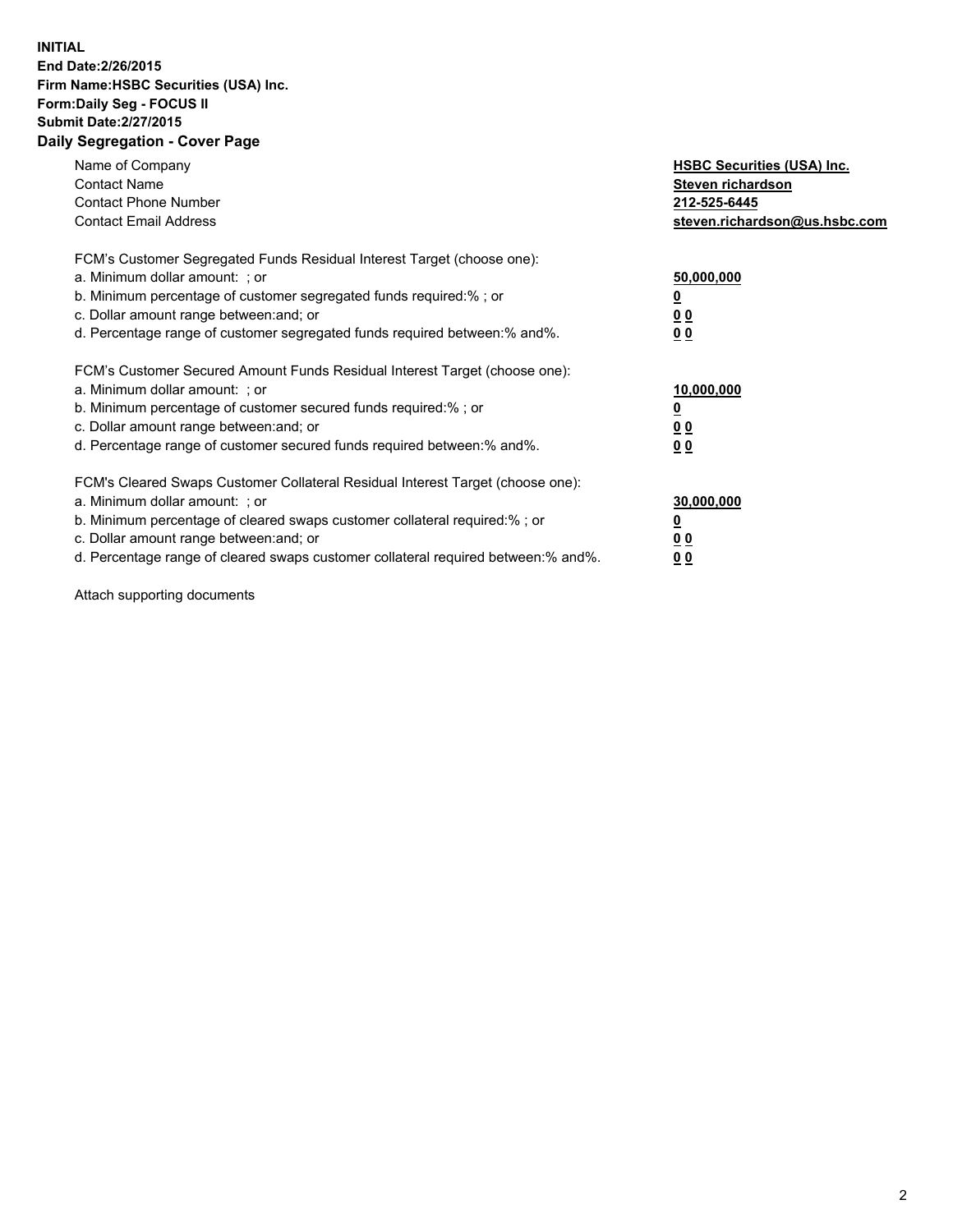**INITIAL End Date:2/26/2015 Firm Name:HSBC Securities (USA) Inc. Form:Daily Seg - FOCUS II Submit Date:2/27/2015 Daily Segregation - Secured Amounts**

|     | Foreign Futures and Foreign Options Secured Amounts                                         |                                         |
|-----|---------------------------------------------------------------------------------------------|-----------------------------------------|
|     | Amount required to be set aside pursuant to law, rule or regulation of a foreign            | $0$ [7305]                              |
|     | government or a rule of a self-regulatory organization authorized thereunder                |                                         |
| 1.  | Net ledger balance - Foreign Futures and Foreign Option Trading - All Customers             |                                         |
|     | A. Cash                                                                                     | 72,365,730 [7315]                       |
|     | B. Securities (at market)                                                                   | 33,690,432 [7317]                       |
| 2.  | Net unrealized profit (loss) in open futures contracts traded on a foreign board of trade   | 59,252,997 [7325]                       |
| 3.  | Exchange traded options                                                                     |                                         |
|     | a. Market value of open option contracts purchased on a foreign board of trade              | $0$ [7335]                              |
|     | b. Market value of open contracts granted (sold) on a foreign board of trade                | $0$ [7337]                              |
| 4.  | Net equity (deficit) (add lines 1.2. and 3.)                                                | 165,309,159 [7345]                      |
| 5.  | Account liquidating to a deficit and account with a debit balances - gross amount           | 634,674 [7351]                          |
|     | Less: amount offset by customer owned securities                                            | -634,065 [7352] 609 [7354]              |
| 6.  | Amount required to be set aside as the secured amount - Net Liquidating Equity              | 165,309,768 [7355]                      |
|     | Method (add lines 4 and 5)                                                                  |                                         |
| 7.  | Greater of amount required to be set aside pursuant to foreign jurisdiction (above) or line | 165,309,767 [7360]                      |
|     | 6.                                                                                          |                                         |
|     | FUNDS DEPOSITED IN SEPARATE REGULATION 30.7 ACCOUNTS                                        |                                         |
| 1.  | Cash in banks                                                                               |                                         |
|     | A. Banks located in the United States                                                       | 49,139,758 [7500]                       |
|     | B. Other banks qualified under Regulation 30.7                                              | 0 [7520] 49,139,758 [7530]              |
| 2.  | Securities                                                                                  |                                         |
|     | A. In safekeeping with banks located in the United States                                   | 78,690,432 [7540]                       |
|     | B. In safekeeping with other banks qualified under Regulation 30.7                          | 0 [7560] 78,690,432 [7570]              |
| 3.  | Equities with registered futures commission merchants                                       |                                         |
|     | A. Cash                                                                                     | $0$ [7580]                              |
|     | <b>B.</b> Securities                                                                        | $0$ [7590]                              |
|     | C. Unrealized gain (loss) on open futures contracts                                         | $0$ [7600]                              |
|     | D. Value of long option contracts                                                           | $0$ [7610]                              |
|     | E. Value of short option contracts                                                          | 0 [7615] 0 [7620]                       |
| 4.  | Amounts held by clearing organizations of foreign boards of trade                           |                                         |
|     | A. Cash                                                                                     | $0$ [7640]                              |
|     | <b>B.</b> Securities                                                                        | $0$ [7650]                              |
|     | C. Amount due to (from) clearing organization - daily variation                             | $0$ [7660]                              |
|     | D. Value of long option contracts                                                           | $0$ [7670]                              |
|     | E. Value of short option contracts                                                          | 0 [7675] 0 [7680]                       |
| 5.  | Amounts held by members of foreign boards of trade                                          |                                         |
|     | A. Cash                                                                                     | 26,689,578 [7700]                       |
|     | <b>B.</b> Securities                                                                        | $0$ [7710]                              |
|     | C. Unrealized gain (loss) on open futures contracts                                         | 59,252,997 [7720]                       |
|     | D. Value of long option contracts                                                           | $0$ [7730]                              |
|     | E. Value of short option contracts                                                          | 0 [7735] 85,942,575 [7740]              |
| 6.  | Amounts with other depositories designated by a foreign board of trade                      | $0$ [7760]                              |
| 7.  | Segregated funds on hand                                                                    | $0$ [7765]                              |
| 8.  | Total funds in separate section 30.7 accounts                                               |                                         |
| 9.  | Excess (deficiency) Set Aside for Secured Amount (subtract line 7 Secured Statement         | 213,772,765 [7770]<br>48,462,998 [7380] |
|     | Page 1 from Line 8)                                                                         |                                         |
| 10. | Management Target Amount for Excess funds in separate section 30.7 accounts                 |                                         |
| 11. | Excess (deficiency) funds in separate 30.7 accounts over (under) Management Target          | 37,285,175 [7780]                       |
|     |                                                                                             | 11,177,823 [7785]                       |
|     |                                                                                             |                                         |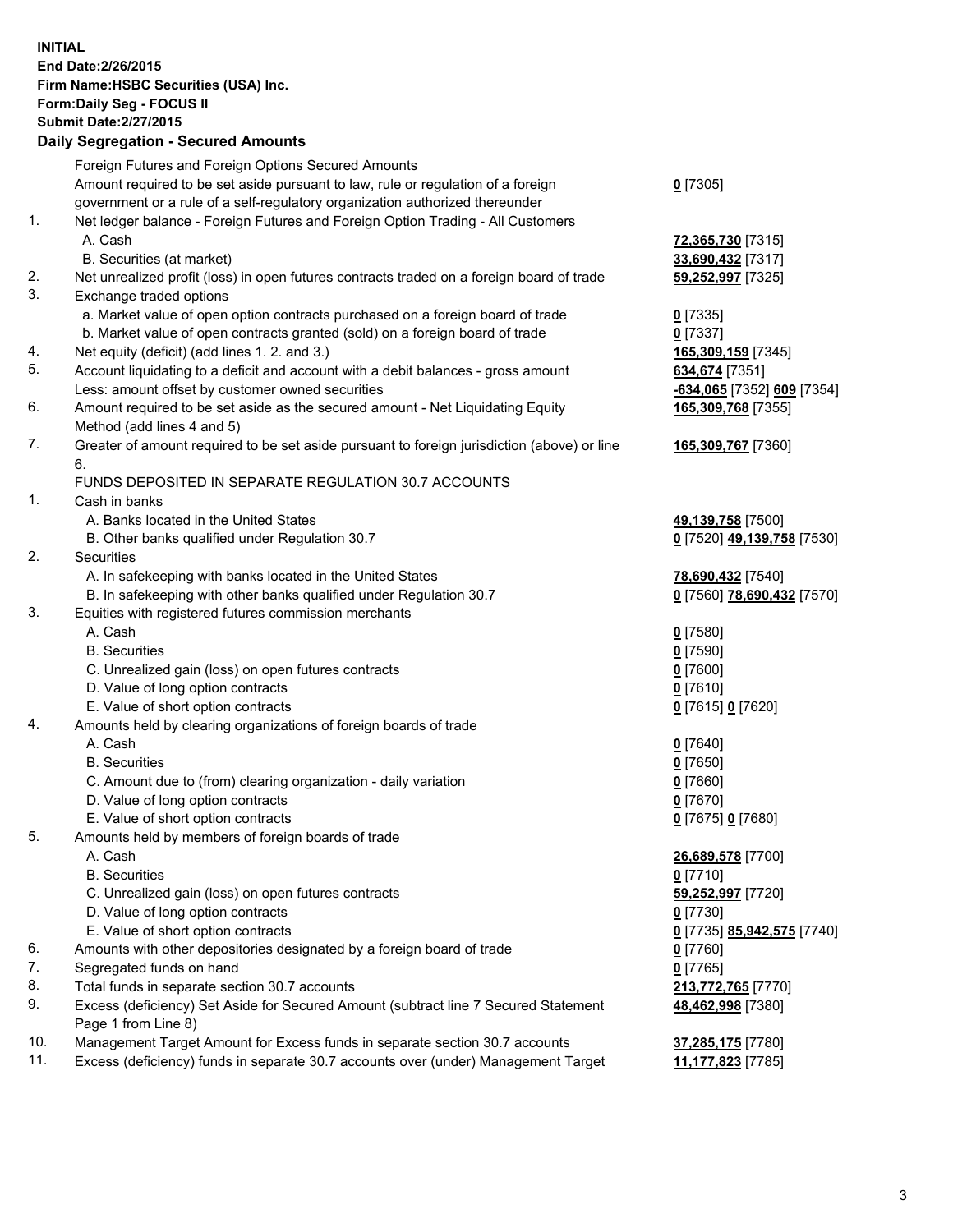| <b>INITIAL</b> | End Date: 2/26/2015<br>Firm Name: HSBC Securities (USA) Inc.<br>Form: Daily Seg - FOCUS II     |                              |
|----------------|------------------------------------------------------------------------------------------------|------------------------------|
|                | <b>Submit Date: 2/27/2015</b>                                                                  |                              |
|                | Daily Segregation - Segregation Statement                                                      |                              |
|                | SEGREGATION REQUIREMENTS(Section 4d(2) of the CEAct)                                           |                              |
| 1.             | Net ledger balance                                                                             |                              |
|                | A. Cash                                                                                        | -174,764,353 [7010]          |
|                | B. Securities (at market)                                                                      | 631,383,918 [7020]           |
| 2.             | Net unrealized profit (loss) in open futures contracts traded on a contract market             | 549,805,624 [7030]           |
| 3.             | Exchange traded options                                                                        |                              |
|                | A. Add market value of open option contracts purchased on a contract market                    | 101,448,241 [7032]           |
|                | B. Deduct market value of open option contracts granted (sold) on a contract market            | $-8,000,185$ [7033]          |
| 4.             | Net equity (deficit) (add lines 1, 2 and 3)                                                    | 1,099,873,245 [7040]         |
| 5.             | Accounts liquidating to a deficit and accounts with                                            |                              |
|                | debit balances - gross amount                                                                  | 4,131,757 [7045]             |
|                | Less: amount offset by customer securities                                                     | -4,131,320 [7047] 437 [7050] |
| 6.             | Amount required to be segregated (add lines 4 and 5)                                           | 1,099,873,682 [7060]         |
|                | FUNDS IN SEGREGATED ACCOUNTS                                                                   |                              |
| 7.             | Deposited in segregated funds bank accounts                                                    |                              |
|                | A. Cash                                                                                        | 20,837,693 [7070]            |
|                | B. Securities representing investments of customers' funds (at market)                         | $0$ [7080]                   |
|                | C. Securities held for particular customers or option customers in lieu of cash (at<br>market) | 71,039,015 [7090]            |
| 8.             | Margins on deposit with derivatives clearing organizations of contract markets                 |                              |
|                | A. Cash                                                                                        | 244,154,626 [7100]           |
|                | B. Securities representing investments of customers' funds (at market)                         | 175,217,505 [7110]           |
|                | C. Securities held for particular customers or option customers in lieu of cash (at<br>market) | 560,344,903 [7120]           |
| 9.             | Net settlement from (to) derivatives clearing organizations of contract markets                | 10,218,600 [7130]            |
| 10.            | Exchange traded options                                                                        |                              |
|                | A. Value of open long option contracts                                                         | 101,448,241 [7132]           |
|                | B. Value of open short option contracts                                                        | $-8,000,185$ [7133]          |
| 11.            | Net equities with other FCMs                                                                   |                              |
|                | A. Net liquidating equity                                                                      | 32,112,390 [7140]            |
|                | B. Securities representing investments of customers' funds (at market)                         | $0$ [7160]                   |
|                | C. Securities held for particular customers or option customers in lieu of cash (at<br>market) | $0$ [7170]                   |
| 12.            | Segregated funds on hand                                                                       | $0$ [7150]                   |
| 13.            | Total amount in segregation (add lines 7 through 12)                                           | 1,207,372,788 [7180]         |
| 14.            | Excess (deficiency) funds in segregation (subtract line 6 from line 13)                        | 107,499,106 [7190]           |
| 15.            | Management Target Amount for Excess funds in segregation                                       | 50,000,000 [7194]            |
| 16.            | Excess (deficiency) funds in segregation over (under) Management Target Amount                 | 57,499,106 [7198]            |

16. Excess (deficiency) funds in segregation over (under) Management Target Amount Excess